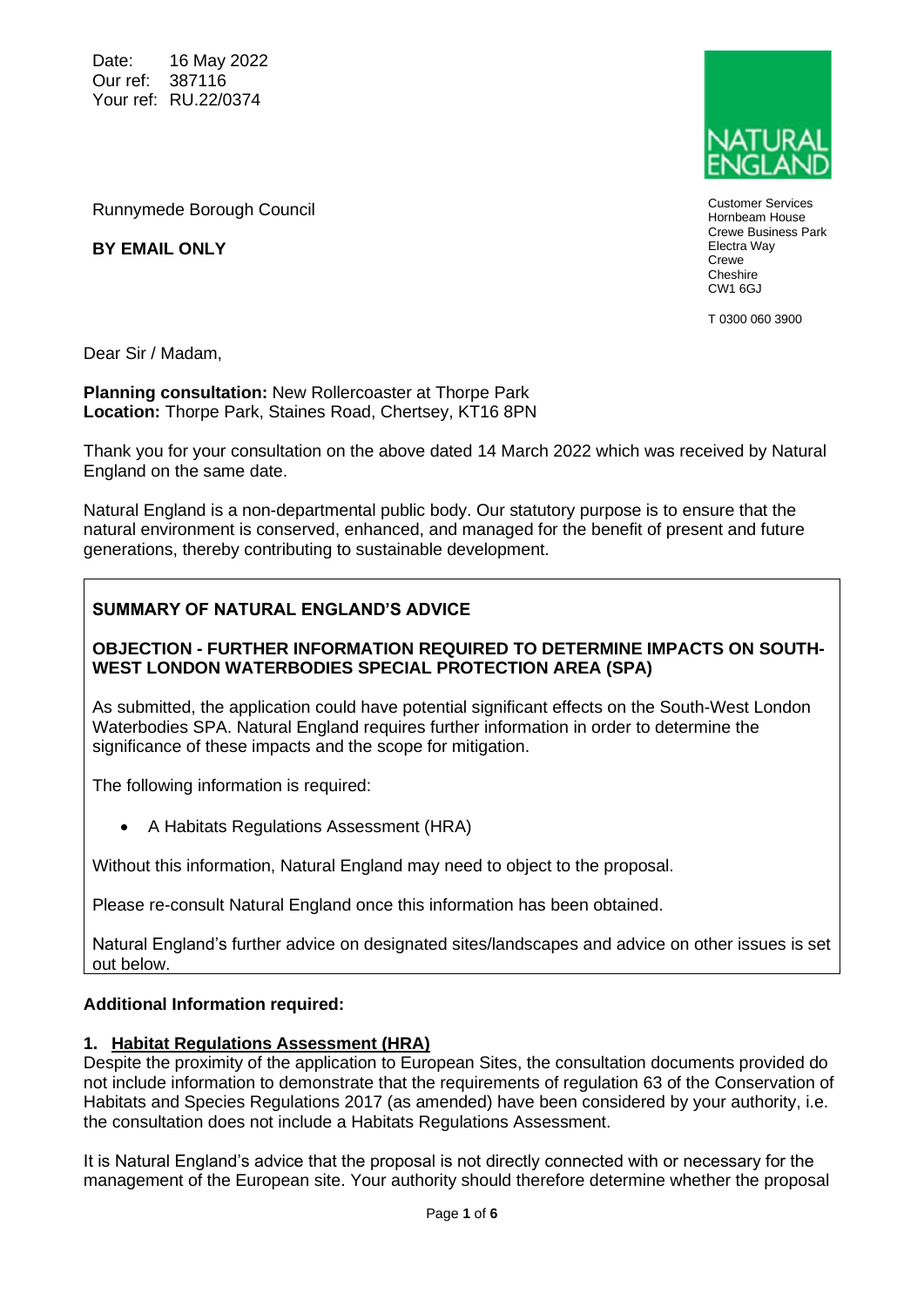is likely to have a significant effect on any European site, proceeding to the Appropriate Assessment stage where significant effects cannot be ruled out. Natural England must be consulted on any appropriate assessment your authority may decide to make.

Natural England advises that there is currently not enough information provided in the application to determine whether the likelihood of significant effects can be ruled out.

We recommend you obtain the following information to help you undertake a Habitats Regulations Assessment:

- An assessment of potential impacts on Annex 1 bird species during the construction phase of this development, over the winter period
- An assessment of the hydrological impact of the development upon the wider South-West London Waterbodies SPA. Particularly with regards Thorpe Park Gravel Pit 1 SSSI and how the in-fill would be contained to the site of construction.

**Please note**, our concerns are not regarding the impact of this application upon the SPA and birds when the ride is operational, but, during the construction phase. We acknowledge these points made within the documentation submission.

# **2. Loss of SPA Functional Land – Clarity on infilling and restoration on Abbey Lake**

It is our current opinion that the proposals have the potential to affect SPA functional land, which forms part of a network of terrestrial and freshwater sites located outside of the South West London Waterbodies (SWLWB). SPA species are not limited to just SPA boundaries and use this functionally linked land as alternative areas for overwintering. These sites support the functionality of the designated sites and are therefore protected in this context.

As it currently stands in the application documentation, Natural England are not certain what the proposals on Page 9 of the 'Project Exodus Planning Statement' document are proposing. This is in terms of;

- What habitats and areas will be temporarily lost, and for how long?
- What if any areas will be permanently lost?
- What exactly infilling / remediation looks like, the process and timings?
- How will this infilling project protect the hydrological sensitives of the site?
- How reedbed creation relates to the application, and how it would benefit the SPA Annex 1 birds?
- Whether SPA functional land needs compensating for, elsewhere within the SPA, or ideally the applicants ownership?

We seek clarity on the below statement in regards to the infilling of the Abbey Lake inlet:

" 6. Lake Infill: Approximately 2,335 sq.m of the Abbey Lake inlet will be temporarily infilled to facilitate the construction of the rollercoaster. Much of this will then be excavated on completion of construction to reinstate the lake edge and include new reed beds with a total area of 4,761sqm (a net reduction of 657sqm from the existing lake inlet)."

We recommend that the applicant discuss the scope for avoidance and mitigation with Natural England; we would be happy to provide advice through our Discretionary Advice Service.

Please note that if your authority is minded to grant planning permission contrary to the advice in this letter, you are required under Section 28I (6) of the Wildlife and Countryside Act 1981 (as amended) to notify Natural England of the permission, the terms on which it is proposed to grant it and how, if at all, your authority has taken account of Natural England's advice. You must also allow a further period of 21 days before the operation can commence.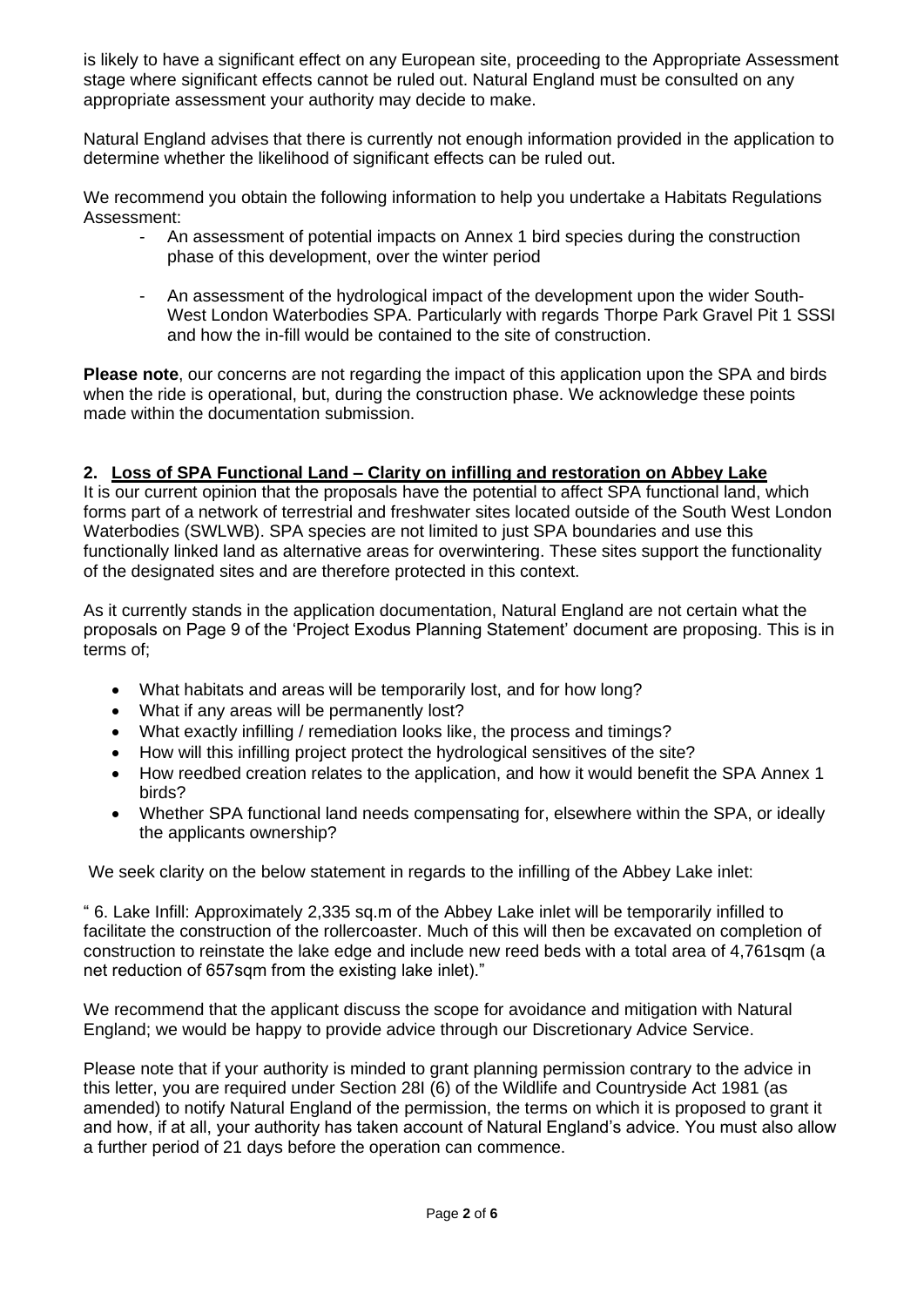Further general advice on the protected species and other natural environment issues is provided at Annex A.

If you have any queries relating to the advice in this letter please contact me on

Should the applicant wish to discuss the further information required and scope for mitigation with Natural England, we would be happy to provide advice through our Discretionary Advice Service.

Please consult us again once the information requested above, has been provided.

Yours sincerely

Senior Planning Adviser Thames Solent Area Team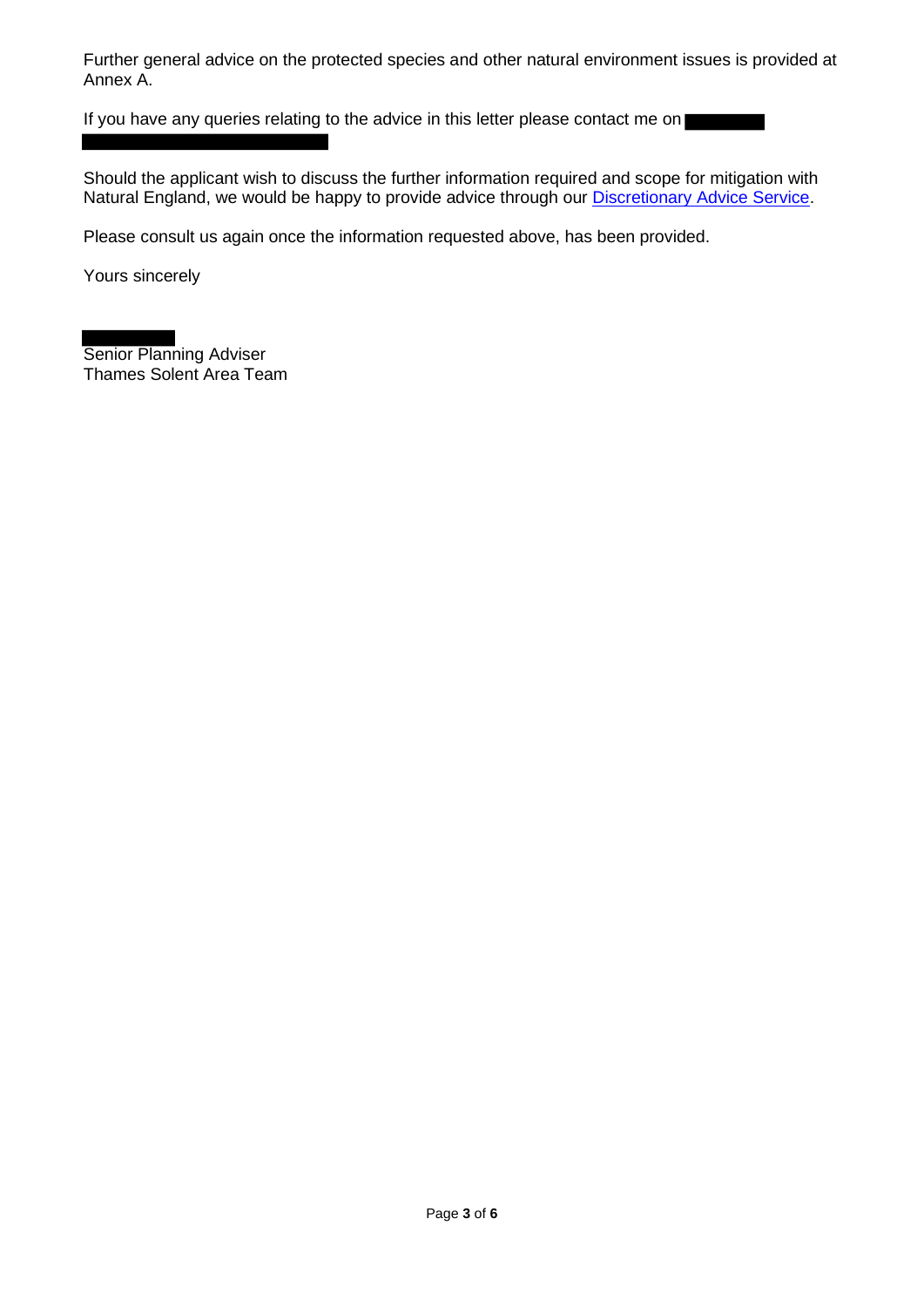# **Annex A – Additional Advice**

Natural England offers the following additional advice:

## **Landscape**

Paragraph 174 of the National Planning Policy Framework (NPPF) highlights the need to protect and enhance valued landscapes through the planning system. This application may present opportunities to protect and enhance locally valued landscapes, including any local landscape designations. You may want to consider whether any local landscape features or characteristics (such as ponds, woodland, or dry-stone walls) could be incorporated into the development to respond to and enhance local landscape character and distinctiveness, in line with any local landscape character assessments. Where the impacts of development are likely to be significant, a Landscape & Visual Impact Assessment should be provided with the proposal to inform decision making. We refer you to the Landscape Institute Guidelines for Landscape and Visual Impact Assessment for further guidance.

### **Best and most versatile agricultural land and soils**

Local planning authorities are responsible for ensuring that they have sufficient detailed agricultural land classification (ALC) information to apply NPPF policies (Paragraphs 174 and 175). This is the case regardless of whether the proposed development is sufficiently large to consult Natural England. Further information is contained in GOV.UK guidance Agricultural Land Classification information is available on the Magic website on the Data.Gov.uk website. If you consider the proposal has significant implications for further loss of 'best and most versatile' agricultural land, we would be pleased to discuss the matter further.

Guidance on soil protection is available in the Defra *Construction Code of Practice for the Sustainable Use of Soils on Construction Sites,* and we recommend its use in the design and construction of development, including any planning conditions. Should the development proceed, we advise that the developer uses an appropriately experienced soil specialist to advise on, and supervise soil handling, including identifying when soils are dry enough to be handled and how to make the best use of soils on site.

### **Protected Species**

Natural England has produced standing advice<sup>1</sup> to help planning authorities understand the impact of particular developments on protected species. We advise you to refer to this advice. Natural England will only provide bespoke advice on protected species where they form part of a Site of Special Scientific Interest or in exceptional circumstances.

### **Local sites and priority habitats and species**

You should consider the impacts of the proposed development on any local wildlife or geodiversity sites, in line with paragraphs 175 and179 of the NPPF and any relevant development plan policy. There may also be opportunities to enhance local sites and improve their connectivity. Natural England does not hold locally specific information on local sites and recommends further information is obtained from appropriate bodies such as the local records centre, wildlife trust, geoconservation groups or recording societies.

Priority habitats and Species are of particular importance for nature conservation and included in the England Biodiversity List published under section 41 of the Natural Environment and Rural Communities Act 2006. Most priority habitats will be mapped either as Sites of Special Scientific Interest, on the Magic website or as Local Wildlife Sites. List of priority habitats and species can be found here<sup>2</sup>. Natural England does not routinely hold species data, such data should be collected when impacts on priority habitats or species are considered likely. Consideration should also be given to the potential environmental value of brownfield sites, often found in urban areas and former industrial land, further information including links to the open mosaic habitats inventory can be found here.

<sup>1</sup> https://www.gov.uk/protected-species-and-sites-how-to-review-planning-proposals

<sup>&</sup>lt;sup>2</sup>http://webarchive nationalarchives.gov.uk/20140711133551/http:/www.naturalengland.org.uk/ourwork/conservation/biodiver sity/protectandmanage/habsandspeciesimportance.aspx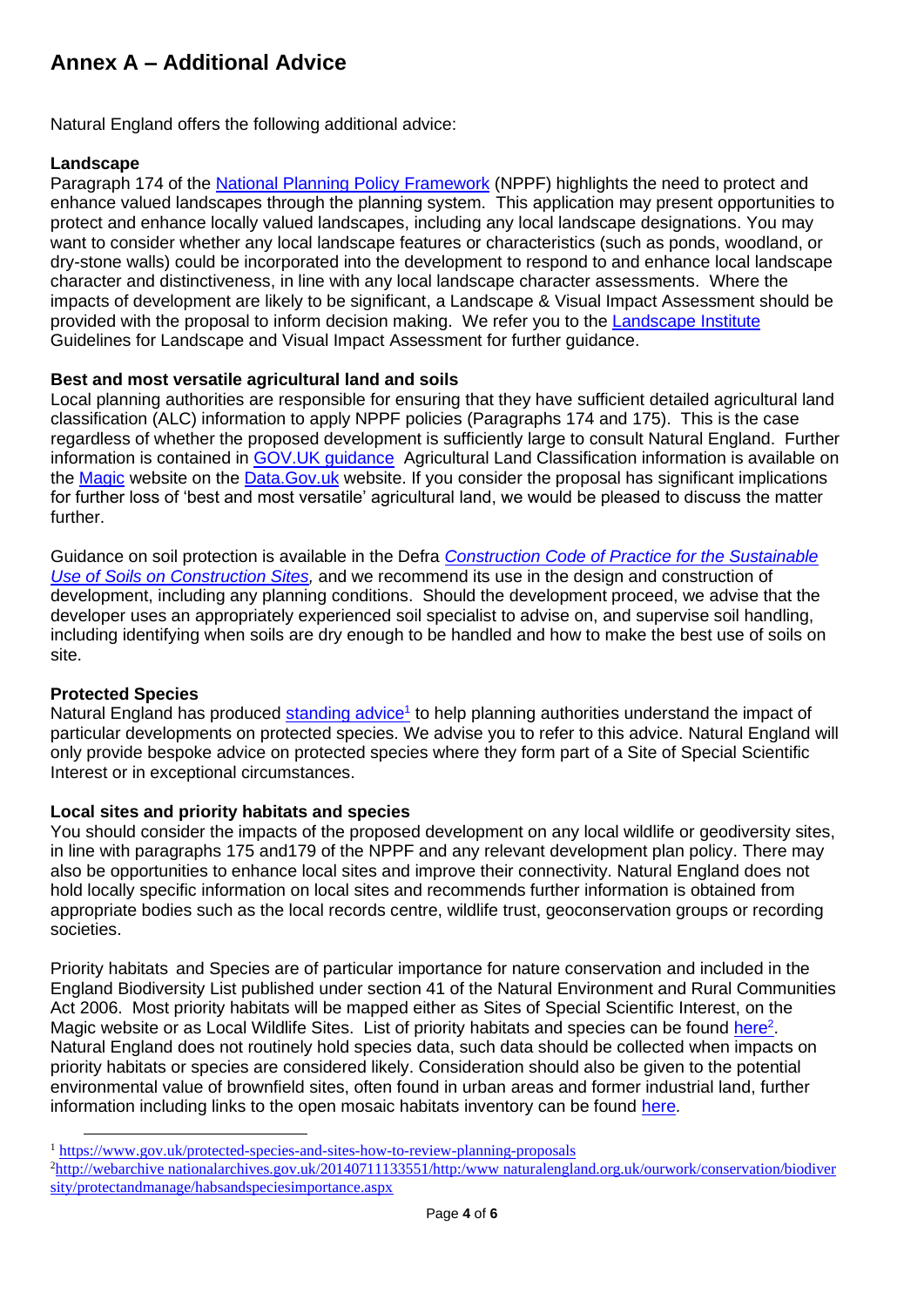# **Ancient woodland, ancient and veteran trees**

You should consider any impacts on ancient woodland and ancient and veteran trees in line with paragraph 180 of the NPPF. Natural England maintains the Ancient Woodland Inventory which can help identify ancient woodland. Natural England and the Forestry Commission have produced standing advice for planning authorities in relation to ancient woodland and ancient and veteran trees. It should be taken into account by planning authorities when determining relevant planning applications. Natural England will only provide bespoke advice on ancient woodland, ancient and veteran trees where they form part of a Site of Special Scientific Interest or in exceptional circumstances.

### **Environmental gains**

Development should provide net gains for biodiversity in line with the NPPF paragraphs 174(d), 179 and 180. Development also provides opportunities to secure wider environmental gains, as outlined in the NPPF (paragraphs 8, 73, 104, 120,174, 175 and 180). We advise you to follow the mitigation hierarchy as set out in paragraph 180 of the NPPF and firstly consider what existing environmental features on and around the site can be retained or enhanced or what new features could be incorporated into the development proposal. Where onsite measures are not possible, you should consider off site measures. Opportunities for enhancement might include:

- Providing a new footpath through the new development to link into existing rights of way.
- Restoring a neglected hedgerow.
- Creating a new pond as an attractive feature on the site.
- Planting trees characteristic to the local area to make a positive contribution to the local landscape.
- Using native plants in landscaping schemes for better nectar and seed sources for bees and birds.
- Incorporating swift boxes or bat boxes into the design of new buildings.
- Designing lighting to encourage wildlife.
- Adding a green roof to new buildings.

Natural England's Biodiversity Metric 3.0 may be used to calculate biodiversity losses and gains for terrestrial and intertidal habitats and can be used to inform any development project. For small development sites the Small Sites Metric may be used. This is a simplified version of Biodiversity Metric 3.0 and is designed for use where certain criteria are met. It is available as a beta test version.

You could also consider how the proposed development can contribute to the wider environment and help implement elements of any Landscape, Green Infrastructure or Biodiversity Strategy in place in your area. For example:

- Links to existing greenspace and/or opportunities to enhance and improve access.
- Identifying opportunities for new greenspace and managing existing (and new) public spaces to be more wildlife friendly (e.g. by sowing wild flower strips)
- Planting additional street trees.
- Identifying any improvements to the existing public right of way network or using the opportunity of new development to extend the network to create missing links.
- Restoring neglected environmental features (e.g. coppicing a prominent hedge that is in poor condition or clearing away an eyesore).

Natural England's Environmental Benefits from Nature tool may be used to identify opportunities to enhance wider benefits from nature and to avoid and minimise any negative impacts. It is designed to work alongside **Biodiversity Metric 3.0** and is available as a beta test version.

### **Access and Recreation**

Natural England encourages any proposal to incorporate measures to help improve people's access to the natural environment. Measures such as reinstating existing footpaths together with the creation of new footpaths and bridleways should be considered. Links to other green networks and, where appropriate, urban fringe areas should also be explored to help promote the creation of wider green infrastructure. Relevant aspects of local authority green infrastructure strategies should be delivered